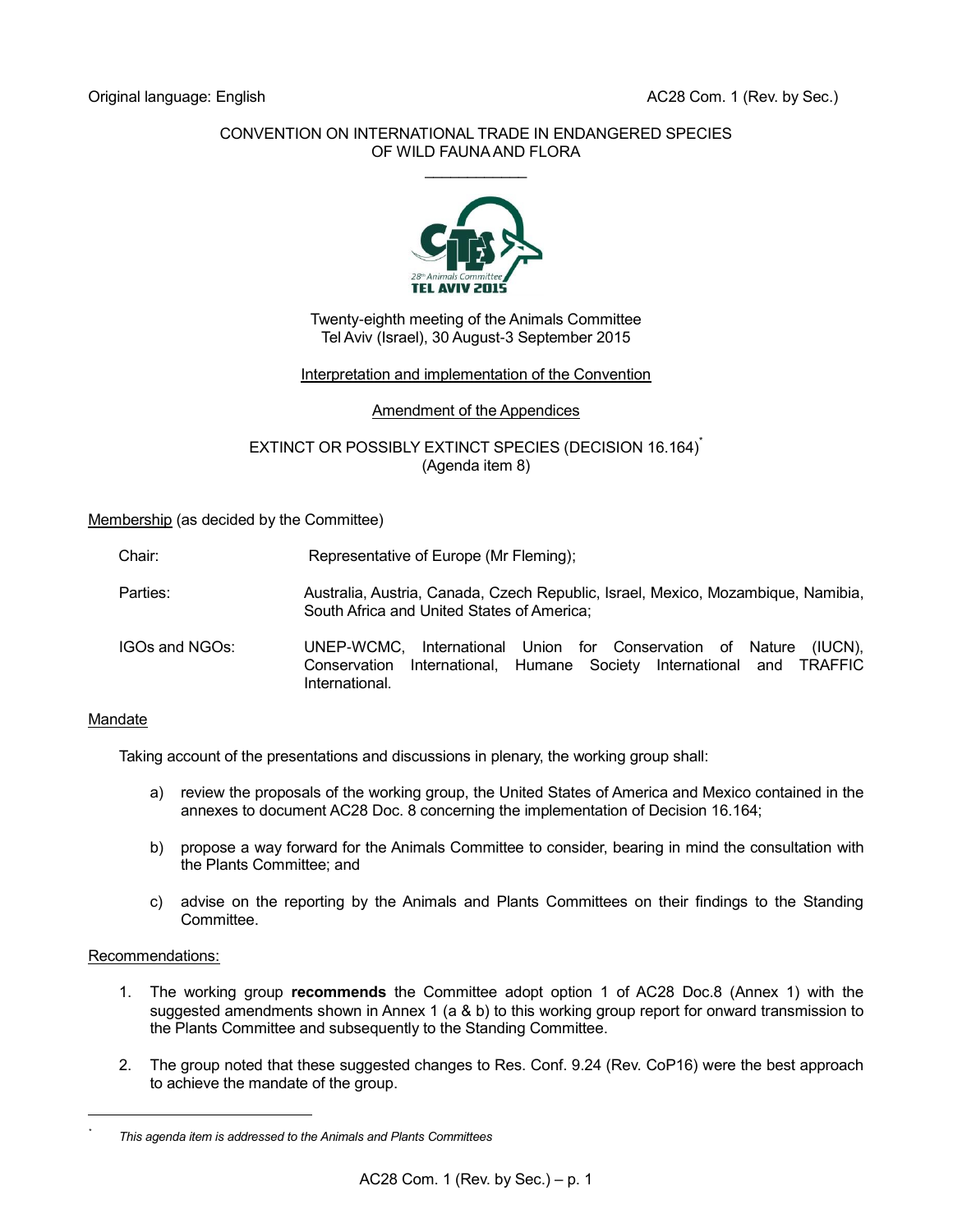- 3. The group noted that Parties remain free to propose any amendments to the Appendices to de-list extinct species if they choose to do so.
- 4. The group were divided as to whether there was merit in annotating extinct species in the Appendices, noting that such an amendment would require a proposal(s) to the Conference of the Parties. As a result, possible text to use in any annotation is placed in brackets (in section D of Annex 4) for future consideration by the Plants and Standing Committees.
- 5. However, the group **recommends** that, regardless of whether the Parties choose to annotate extinct species, the Secretariat should be asked to request UNEP-WCMC to ensure that extinct species listed in the Appendices are appropriately flagged / annotated in the Species+ database and the Index of CITES Species.
- 6. With regard to paragraph 20.b of AC28. Doc.8, the group noted that it was not clear if higher taxon listings included species known to be extinct at the time of listing. The group felt that this issue was outside the scope of this working group and **recommends** to the Committee that it be drawn to the attention of the Standing Committee.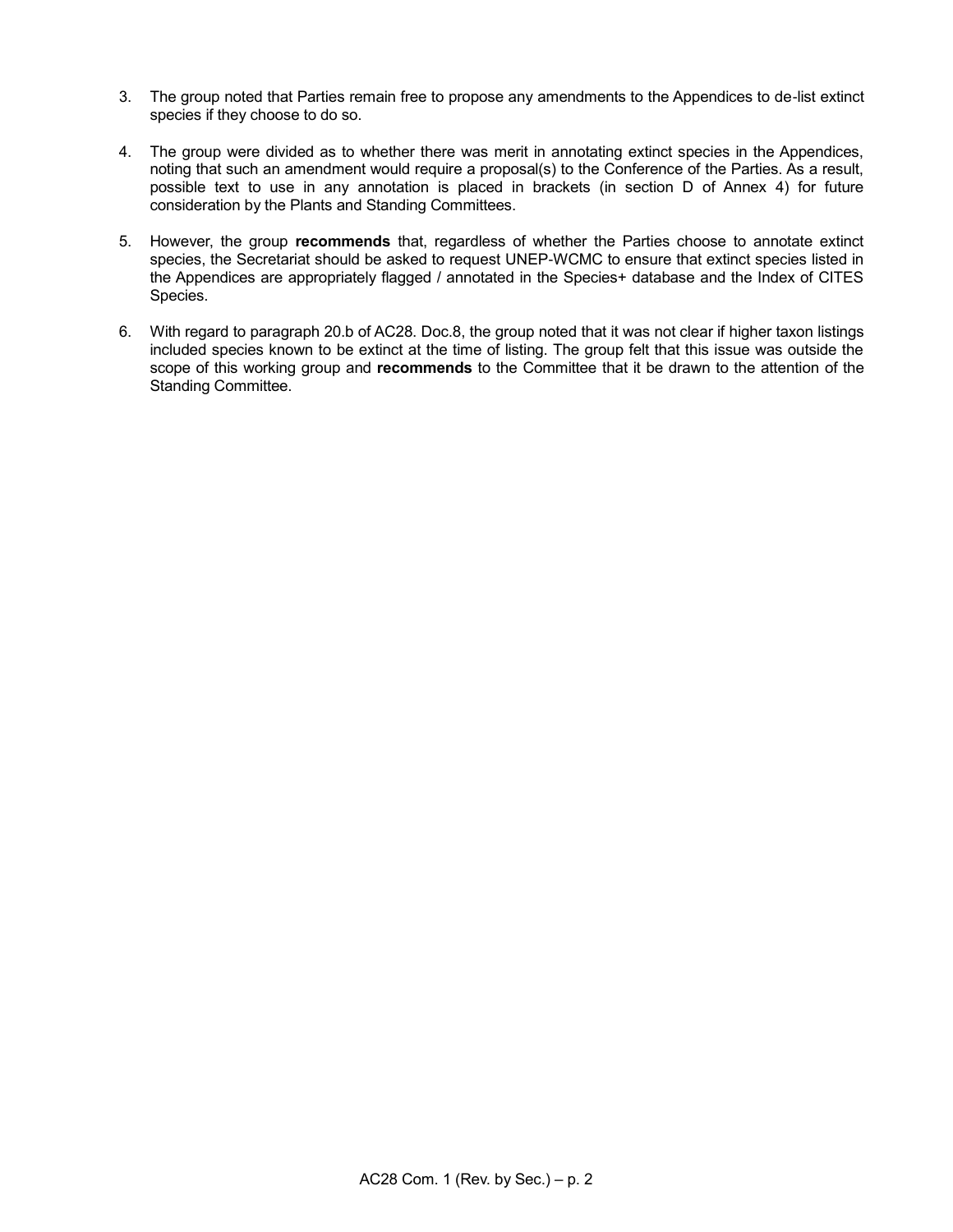# **ANNEX 1A. SUGGESTED AMENDMENTS TO RES. CONF. 9.24 (REV. COP16)**

New text underlined; deleted text in strikethrough; version showing track changes from Annex 1 to AC28 Doc.8

# **Annex 3**

# **Special cases**

# *Split-listing*

Listing of a species in more than one Appendix should be avoided in general in view of the enforcement problems it creates.

When split-listing does occur, this should generally be on the basis of national or regional populations, rather than subspecies. Split-listing<sup>s</sup> that place some populations of a species in the Appendices, and the rest outside the Appendices, should normally not be permitted.

For species outside the jurisdiction of any State, listing in the Appendices should use the terms used in other relevant international agreements, if any, to define the population. If no such international agreement exists, then the Appendices should define the population by region or by geographic coordinates.

Taxonomic names below the species level should not be used in the Appendices unless the taxon in question is highly distinctive and the use of the name would not give rise to enforcement problems.

# *Higher taxa*

If all species of a higher taxon are included in Appendix I or II, they should be included under the name of the higher taxon. If some species in a higher taxon are included in Appendix I or II and all the rest in the other Appendix, the latter species should be included under the name of the higher taxon, with an appropriate annotation made in accordance with the provisions of the relevant Resolutions on the use of annotations in the Appendices.

When preparing a proposal to include a higher taxon in the Appendices, Parties are encouraged to note any extinct species in the higher taxon and to clarify whether these are included or excluded from the proposed listing.

Parties contemplating preparing a proposal to transfer an individual plant species from a higher-taxon listing in Appendix II to a separate listing in Appendix I should consider:

- i) the ease with which it can be propagated artificially;
- ii) the extent to which it is currently available in cultivation from artificially propagated specimens; and
- iii) any practical problems in identifying the species, particularly in the form in which it may be traded.

# Extinct species

Extinct species should not normally be proposed for inclusion in the Appendices. Extinct species already included in the Appendices may should be retained in the Appendices if they meet one of the precautionary criteria included in Annex 4.D.

[Species included under a higher taxon listing, that were considered extinct at the time that the listing came into force, are not considered to form part of that higher taxon for purposes of the Convention unless specifically included funder the provisions of Annex 2 b]. When preparing a proposal to include a higher taxon in the Appendices, Parties are encouraged to note any [recently] extinct species in the higher taxon which are excluded from the proposed listing.]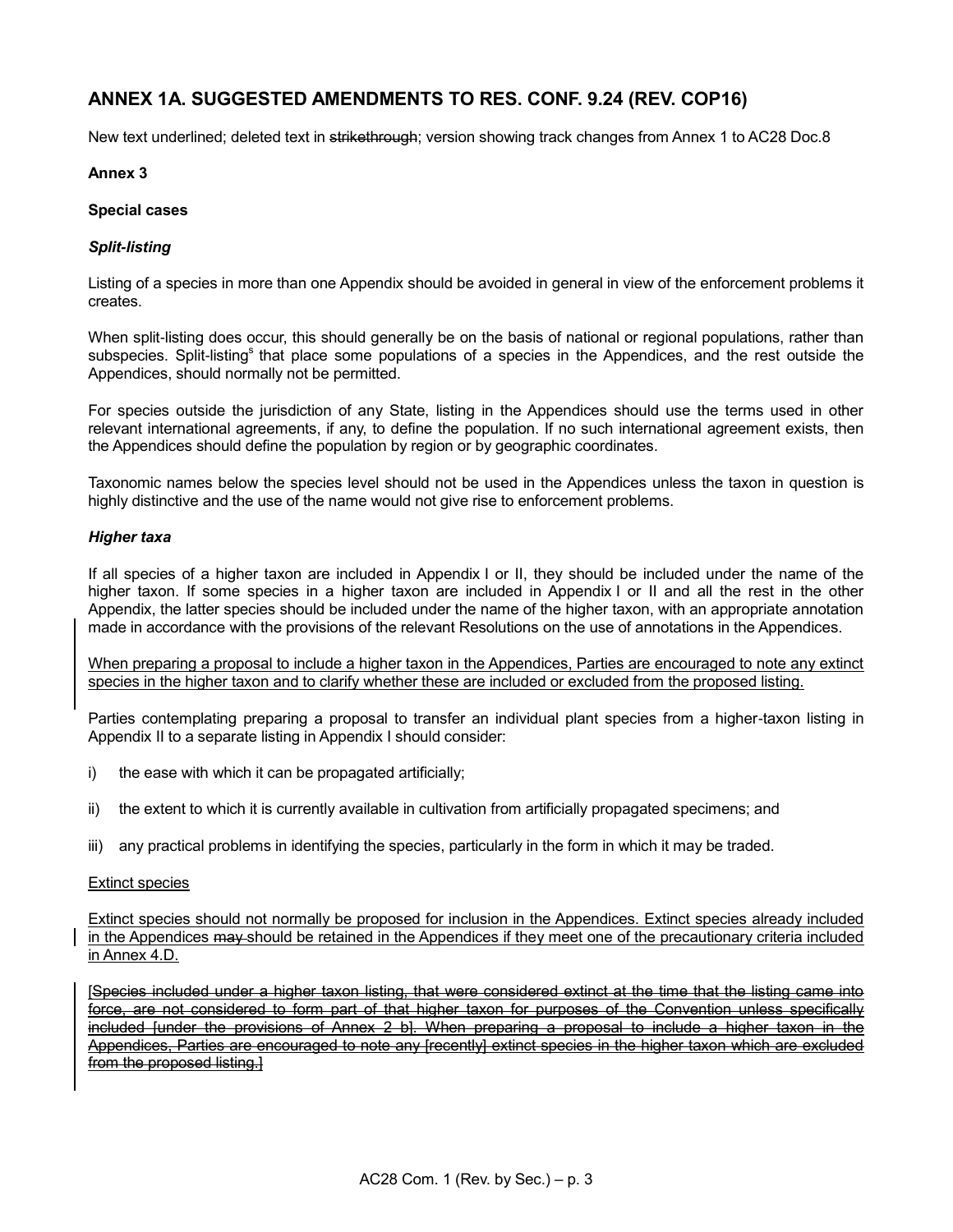# **Annex 4**

# **Precautionary measures**

When considering proposals to amend Appendix I or II, the Parties shall, by virtue of the precautionary approach and in case of uncertainty either as regards the status of a species or the impact of trade on the conservation of a species, act in the best interest of the conservation of the species concerned and adopt measures that are proportionate to the anticipated risks to the species.

- A. 1. No species listed in Appendix I shall be removed from the Appendices unless it has been first transferred to Appendix II, with monitoring of any impact of trade on the species for at least two intervals between meetings of the Conference of the Parties with the exception that  $-$  e $\equiv$ xtinct species may be deleted from Appendix I without first being transferred to Appendix II subject to the provisions of paragraph D.
	- 2. Species included in Appendix I should only be transferred to Appendix II:
		- a) If they do not satisfy the relevant criteria in Annex 1 and when one of the following precautionary safeguards is met:
			- i) the species is not in demand for international trade, nor is its transfer to Appendix II likely to stimulate trade in, or cause enforcement problems for, any other species included in Appendix I; or
			- ii) the species is likely to be in demand for trade, but its management is such that the onference of the Parties is satisfied with:

implementation by the range States of the requirements of the Convention, in particular Article IV; and

B) appropriate enforcement controls and compliance with the requirements of the Convention; or

an integral part of the amendment proposal is an export quota or other special measure approved by the Conference of the Parties, based on management measures described

- iii) in the supporting statement of the amendment proposal, provided that effective enforcement controls are in place; or
- b) when a ranching proposal is submitted in accordance with an applicable Resolution and is adopted by the Conference of the Parties.
- 3. No proposal for transfer of a species from Appendix I to Appendix II shall be considered from a Party that has entered a reservation for the species in question, unless that Party agrees to remove the reservation within 90 days of the adoption of the amendment.
- 4. No species should be deleted from Appendix II if such deletion would be likely to result in it qualifying for inclusion in the Appendices in the near future.
- 5. No species should be deleted from Appendix II if, within the last two intervals between meetings of the Conference of the Parties, it has been subject to a recommendation under the provisions of the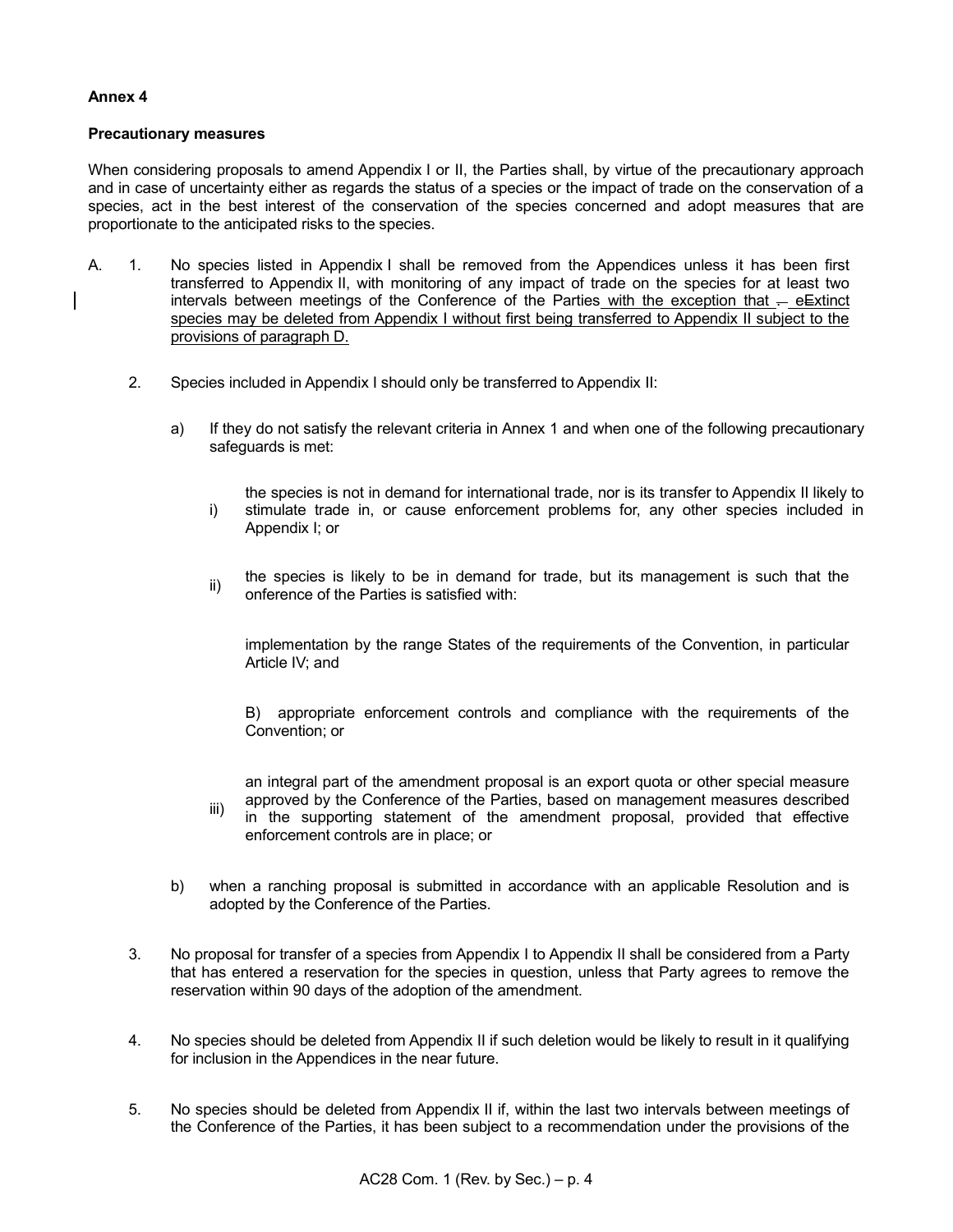Review of Significant Trade to improve its conservation status.

B. The following review procedures shall apply when a species is transferred to Appendix II pursuant to paragraph

A. 2. iii) above:

- 1. Where the Plants Committee, the Animals Committee or a Party becomes aware of problems in compliance with the management measures and export quotas of another Party, the Secretariat shall be informed and, if the Secretariat fails to resolve the matter satisfactorily, it shall inform the Standing Committee which may, after consultation with the Party concerned, recommend to all Parties that they suspend trade with that Party in specimens of CITES-listed species, and/or request the Depositary Government to prepare a proposal to transfer the population back to Appendix I.
- 2. If, on review of a quota and its supporting management measures, the Animals or Plants Committee encounters any problems with compliance or potential detriment to a species, the relevant Committee shall request the Depositary Government to prepare a proposal for appropriate remedial action.
- C. With regard to quotas established pursuant to paragraph A. 2. iii) above:
	- 1. If a Party wishes to renew, amend or delete such a quota, it shall submit an appropriate proposal for consideration at the following meeting of the Conference of the Parties.
	- 2. When a quota has been established for a limited period of time, after that period the quota will become zero until a new quota has been established.
- D. Species that are regarded as possibly extinct should not be deleted from the Appendixces I if:
	- **a)** they may be affected by trade in the event of their rediscovery**; or b)** they resemble extant species included in the Appendices; or **b)c)** such that their deletion would cause difficulties implementing the Convention; or

**c)d)**their removal would complicate interpretation of the Appendices unnecessarily.

[Extinct species retained for included] in the Appendices should be annotated as:

'*considered possibly extinct by the IUCN Red List*'. These species should be annotated in the Appendices as

'possibly extinct'.]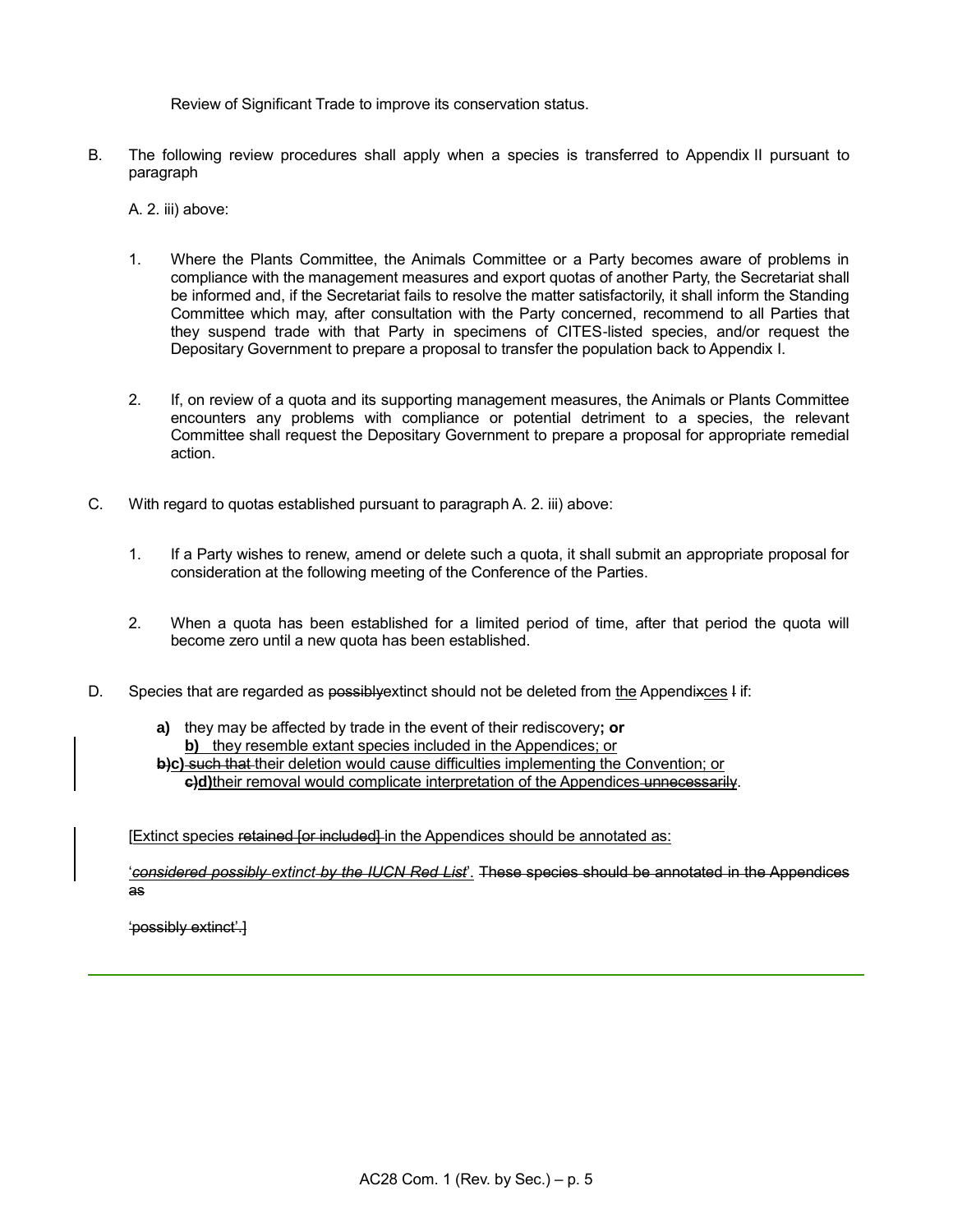# **Annex 5**

**Definitions, explanations and guidelines**

**NOTE: Where numerical guidelines are cited in this Annex, they are presented only as examples, since it is impossible to give numerical values that are applicable to all taxa because of differences in their biology.**

# *Possibly Extinct*

A species is considered to be 'possibly extinct' when

- a) it is listed as such (as category EX) in the IUCN Red List; exhaustive surveys in known or suspected habitat, and at appropriate times (diurnal, seasonal, annual), throughout its historical range have failed to record an individual. Before a species can be declared possibly extinct, surveys should take place over a time-frame appropriate to the species' life cycle and life form. **or**
- b) it complies with IUCN's 'extinct' definition, which reads: *"A taxon is Extinct when there is no reasonable doubt that the last individual has died. A taxon is presumed Extinct when exhaustive surveys in known and/or expected habitat, at appropriate times (diurnal, seasonal, annual), throughout its historic range have*  failed to record an individual. Surveys should be over a time frame appropriate to the taxon's life cycle and *life form."*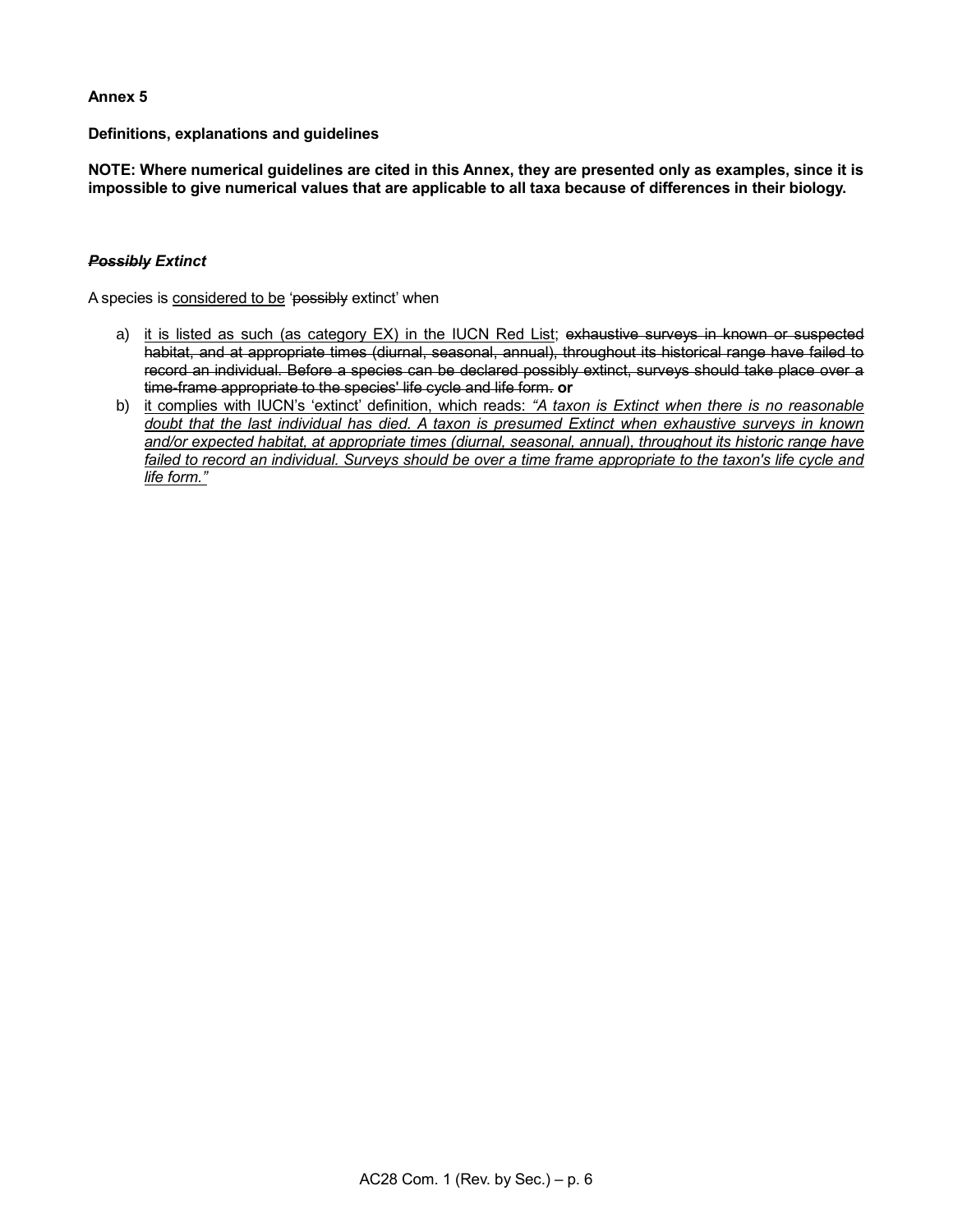# **ANNEX 1B. SUGGESTED AMENDMENTS TO RES. CONF. 9.24 (REV. COP16)**

New text underlined; deleted text in strikethrough; version without track changes

# **Annex 3**

# **Special cases**

# *Split-listing*

Listing of a species in more than one Appendix should be avoided in general in view of the enforcement problems it creates.

When split-listing does occur, this should generally be on the basis of national or regional populations, rather than subspecies. Split-listing<sup>s</sup> that place some populations of a species in the Appendices, and the rest outside the Appendices, should normally not be permitted.

For species outside the jurisdiction of any State, listing in the Appendices should use the terms used in other relevant international agreements, if any, to define the population. If no such international agreement exists, then the Appendices should define the population by region or by geographic coordinates.

Taxonomic names below the species level should not be used in the Appendices unless the taxon in question is highly distinctive and the use of the name would not give rise to enforcement problems.

#### *Higher taxa*

If all species of a higher taxon are included in Appendix I or II, they should be included under the name of the higher taxon. If some species in a higher taxon are included in Appendix I or II and all the rest in the other Appendix, the latter species should be included under the name of the higher taxon, with an appropriate annotation made in accordance with the provisions of the relevant Resolutions on the use of annotations in the Appendices.

When preparing a proposal to include a higher taxon in the Appendices, Parties are encouraged to note any extinct species in the higher taxon and to clarify whether these are included or excluded from the proposed listing.

Parties contemplating preparing a proposal to transfer an individual plant species from a higher-taxon listing in Appendix II to a separate listing in Appendix I should consider:

- i) the ease with which it can be propagated artificially;
- ii) the extent to which it is currently available in cultivation from artificially propagated specimens; and
- iii) any practical problems in identifying the species, particularly in the form in which it may be traded.

#### Extinct species

Extinct species should not normally be proposed for inclusion in the Appendices. Extinct species already included in the Appendices should be retained in the Appendices if they meet one of the precautionary criteria included in Annex 4.D.

# $\overline{ }$

# **Annex 4**

# **Precautionary measures**

When considering proposals to amend Appendix I or II, the Parties shall, by virtue of the precautionary approach and in case of uncertainty either as regards the status of a species or the impact of trade on the conservation of a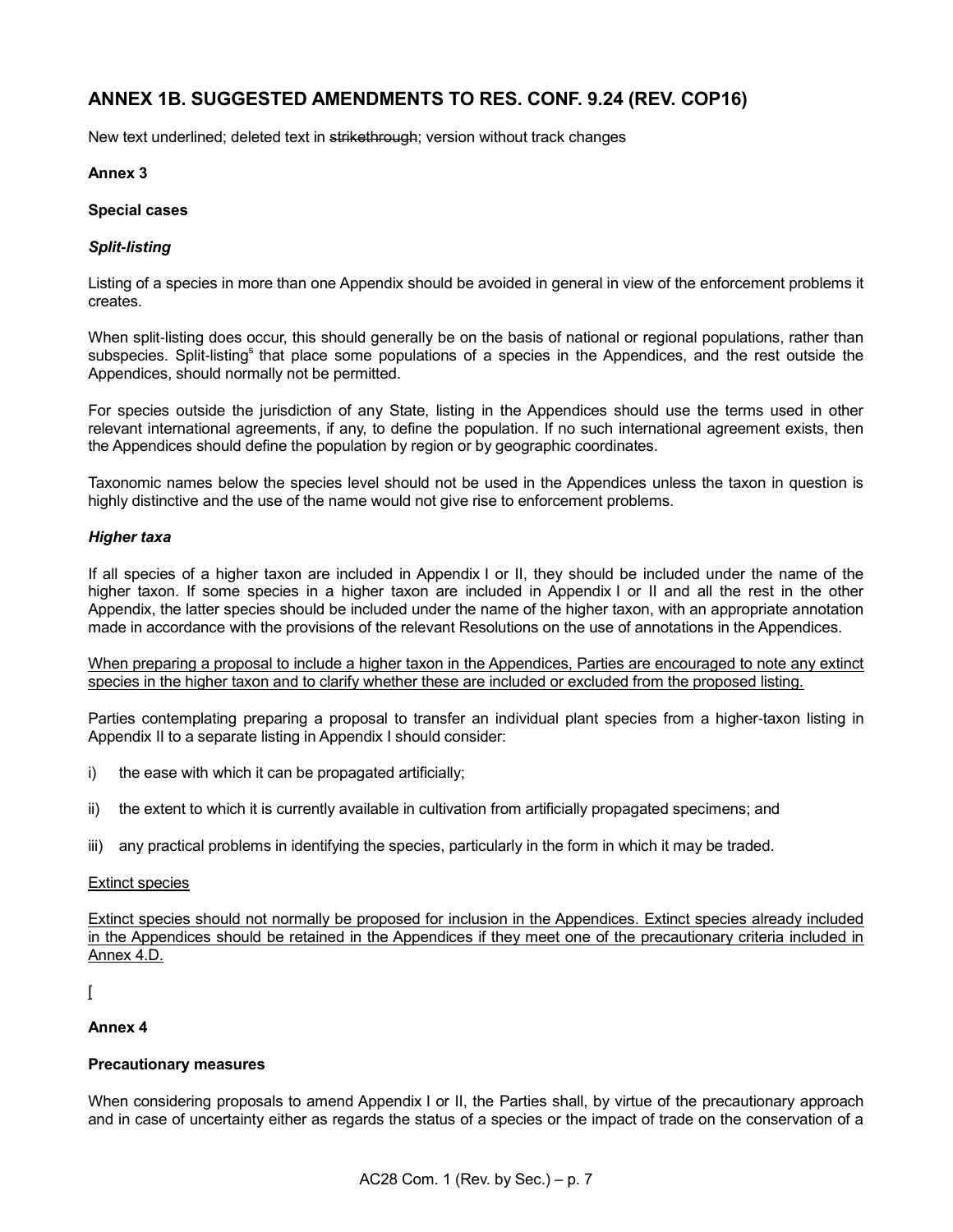species, act in the best interest of the conservation of the species concerned and adopt measures that are proportionate to the anticipated risks to the species.

- A. 1. No species listed in Appendix I shall be removed from the Appendices unless it has been first transferred to Appendix II, with monitoring of any impact of trade on the species for at least two intervals between meetings of the Conference of the Parties with the exception that extinct species may be deleted from Appendix I without first being transferred to Appendix II subject to the provisions of paragraph D.
	- 2. Species included in Appendix I should only be transferred to Appendix II:
		- a) If they do not satisfy the relevant criteria in Annex 1 and when one of the following precautionary safeguards is met:
			- i) the species is not in demand for international trade, nor is its transfer to Appendix II likely to stimulate trade in, or cause enforcement problems for, any other species included in Appendix I; or
			- ii) the species is likely to be in demand for trade, but its management is such that the Conference of the Parties is satisfied with:

implementation by the range States of the requirements of the Convention, in particular Article IV; and

B) appropriate enforcement controls and compliance with the requirements of the Convention; or

iii) an integral part of the amendment proposal is an export quota or other special measure approved by the Conference of the Parties, based on management measures described in the supporting statement of the amendment proposal, provided that effective enforcement controls are in place; or

- b) when a ranching proposal is submitted in accordance with an applicable Resolution and is adopted by the Conference of the Parties.
- 3. No proposal for transfer of a species from Appendix I to Appendix II shall be considered from a Party that has entered a reservation for the species in question, unless that Party agrees to remove the reservation within 90 days of the adoption of the amendment.
- 4. No species should be deleted from Appendix II if such deletion would be likely to result in it qualifying for inclusion in the Appendices in the near future.
- 5. No species should be deleted from Appendix II if, within the last two intervals between meetings of the Conference of the Parties, it has been subject to a recommendation under the provisions of the Review of Significant Trade to improve its conservation status.
- B. The following review procedures shall apply when a species is transferred to Appendix II pursuant to paragraph A. 2. iii) above: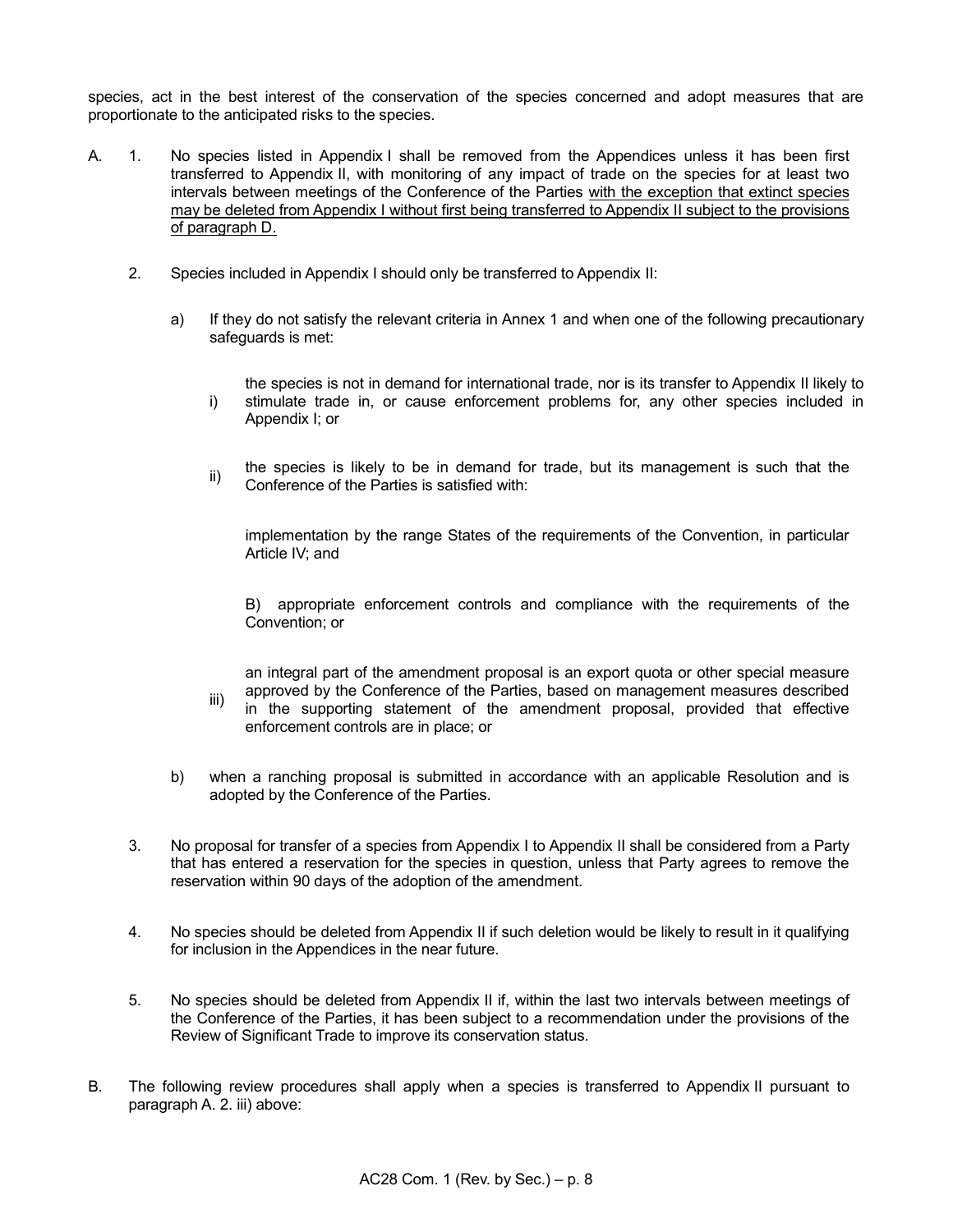- 1. Where the Plants Committee, the Animals Committee or a Party becomes aware of problems in compliance with the management measures and export quotas of another Party, the Secretariat shall be informed and, if the Secretariat fails to resolve the matter satisfactorily, it shall inform the Standing Committee which may, after consultation with the Party concerned, recommend to all Parties that they suspend trade with that Party in specimens of CITES-listed species, and/or request the Depositary Government to prepare a proposal to transfer the population back to Appendix I.
- 2. If, on review of a quota and its supporting management measures, the Animals or Plants Committee encounters any problems with compliance or potential detriment to a species, the relevant Committee shall request the Depositary Government to prepare a proposal for appropriate remedial action.
- C. With regard to quotas established pursuant to paragraph A. 2. iii) above:
	- 1. If a Party wishes to renew, amend or delete such a quota, it shall submit an appropriate proposal for consideration at the following meeting of the Conference of the Parties.
	- 2. When a quota has been established for a limited period of time, after that period the quota will become zero until a new quota has been established.
- D. Species that are regarded as possibly extinct should not be deleted from the Appendixces I if:
	- a) they may be affected by trade in the event of their rediscovery**;** or
	- b) they resemble extant species included in the Appendices; or
	- c) their deletion would cause difficulties implementing the Convention; or
	- d) their removal would complicate interpretation of the Appendices.

[Extinct species in the Appendices should be annotated as: '*extinct*'. These species should be

annotated in the Appendices as 'possibly extinct'.]

# **Annex 5**

# **Definitions, explanations and guidelines**

**NOTE: Where numerical guidelines are cited in this Annex, they are presented only as examples, since it is impossible to give numerical values that are applicable to all taxa because of differences in their biology.**

# *Possibly Extinct*

A species is considered to be 'possibly extinct' when

- e) it is listed as such (as category EX) in the IUCN Red List; exhaustive surveys in known or suspected habitat, and at appropriate times (diurnal, seasonal, annual), throughout its historical range have failed to record an individual. Before a species can be declared possibly extinct, surveys should take place over a time-frame appropriate to the species' life cycle and life form. **or**
- f) it complies with IUCN's 'extinct' definition, which reads: *"A taxon is Extinct when there is no reasonable doubt that the last individual has died. A taxon is presumed Extinct when exhaustive surveys in known*